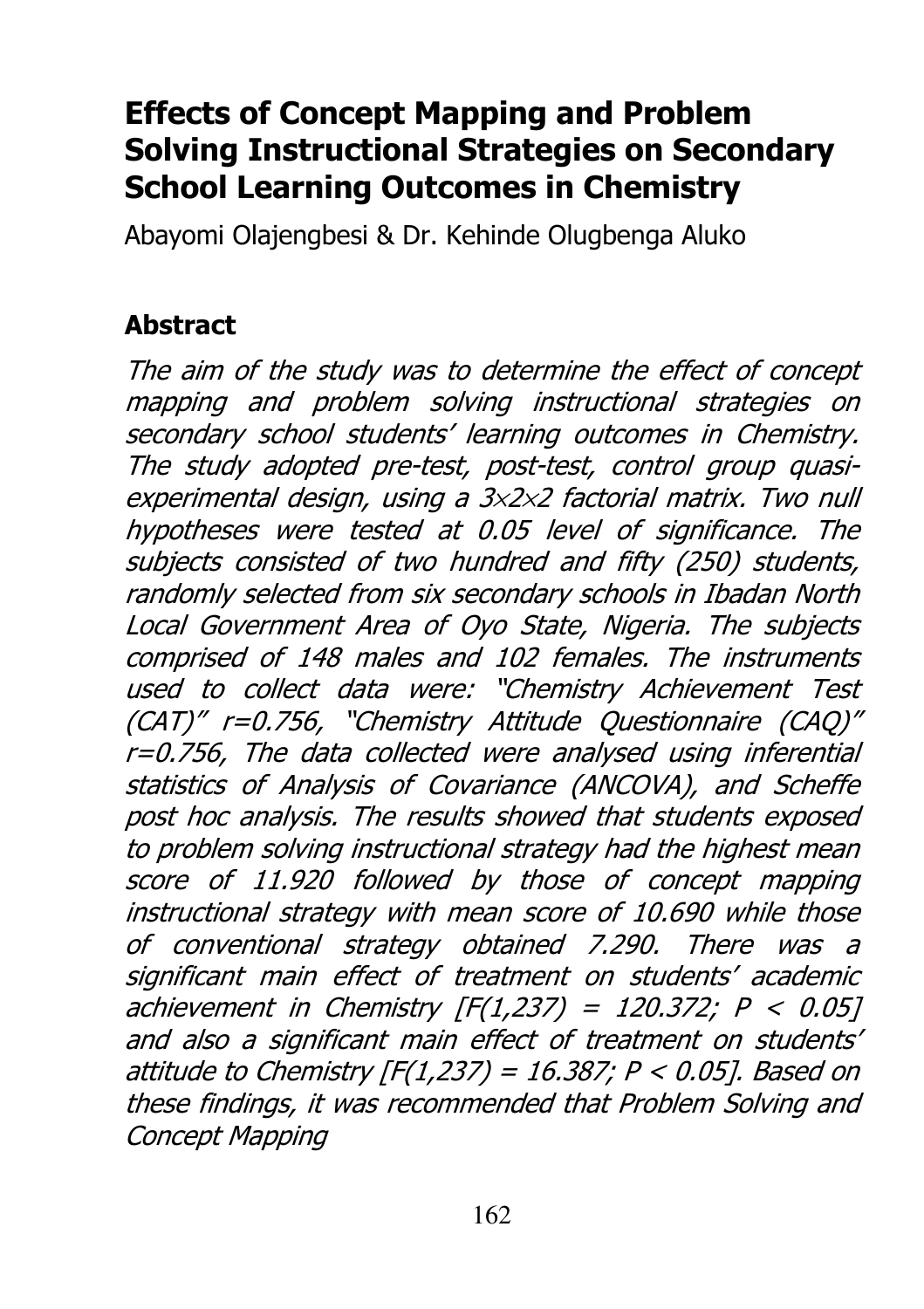Instructional strategies should be adopted by teachers of Chemistry in teaching the subject.

# **Introduction**

 Science, according to Abdullahi (1982), has been described as the foundation upon which the bulk of the present technological breakthrough is built. The three basic sciences are Biology, Chemistry and Physics, but Chemistry stands in a central position among the basic sciences. The contribution of Chemistry in the provision of our basic needs, in improving the quality of our life, in the provision of knowledge about our environment, in serving as a requirement (pre-requisites) for admission into tertiary institutions for science, engineering and technology based courses, have all given the subject the unavoidable prominence it enjoys among the other school subjects. It is against this background that the nation should develop her Chemistry programme on a sound footing. One of the ways of doing this is to design strategies which can be used to improve the teaching and learning of Chemistry to make it more attractive to students.

 In spite of the importance of Chemistry to the improvement of life and technology, students often show negative attitude to the subject and this is associated with poor performance (Odunsi, 1984; Ojo, 1990).

 Federal and State Governments have embarked on a number of measures to attract and encourage students to study science. The measures include, establishment of Basic and Remedial science colleges to enable students meet university entry requirements in science related courses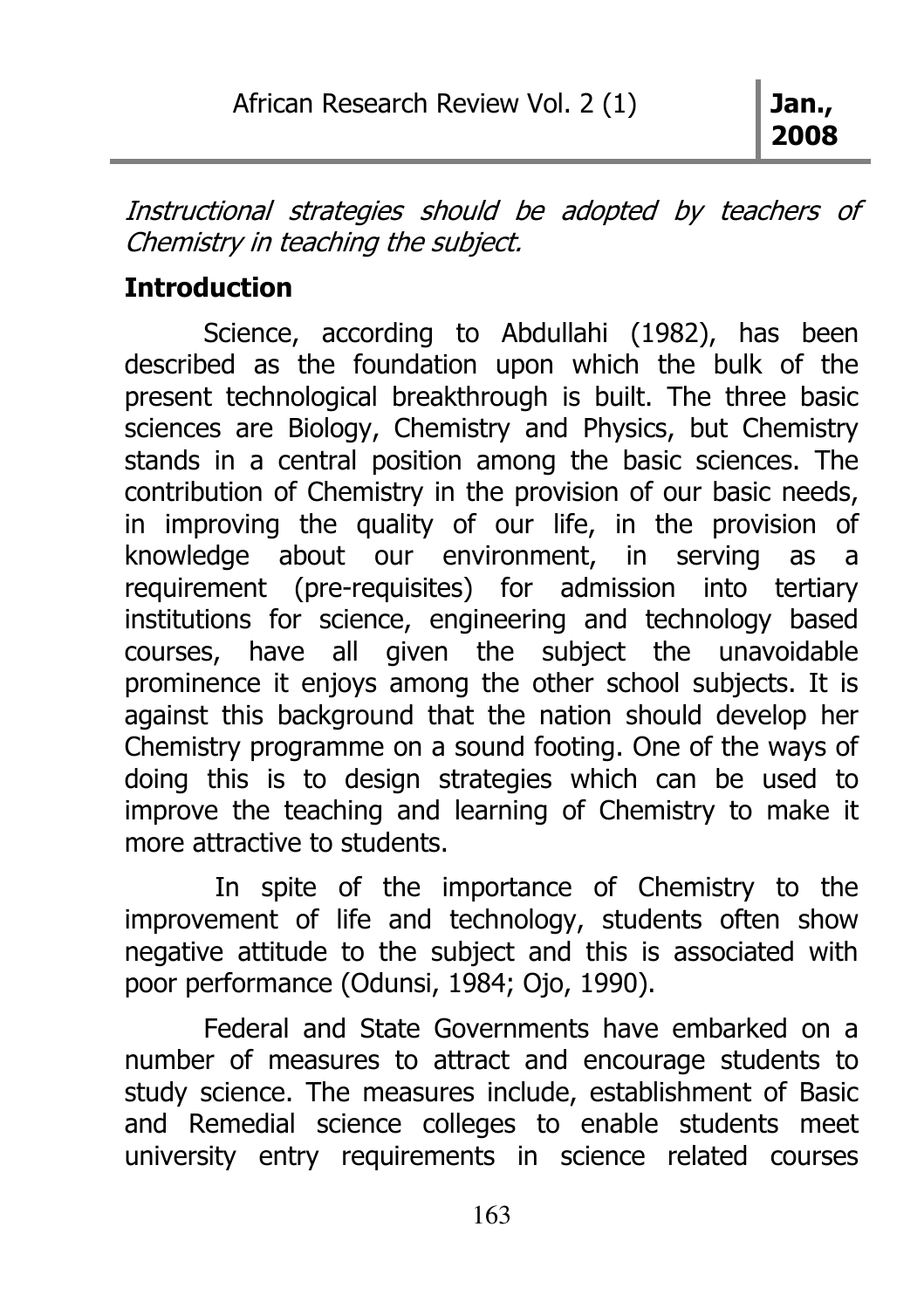(Udoh, 1998), provision of adequate facilities, provision of automatic employment to science teachers and payment of science allowance to science teachers among others. But these do not seem to yield positive results as Chemistry students continue to perform poorly (Udoh, 1998).

A number of studies have been carried out in an attempt to investigate the causes of poor performance in Chemistry. Some of the causes identified include:

(i). difficulty in recalling, representing or writing ionic equations (Ahiakwo, 1984; Onwu and Moneme, 1986)

(ii). problem of language of instruction (Ajeyalemi and Busari, 1986)

(iii). lack of organizational skill in solving quantitative problems (Onwu, 1982, Onwu and Moneme 1986; Adesoji, 1991)

(iv). use of expository method by teachers while teaching almost all aspects of science (Ogunniyi, 1986).

The investigator therefore contends that if teaching strategies such as concept mapping and problem solving are used to teach Chemistry, learners are likely to be better improved in terms of conceptual thinking, intuitive knowledge and insightful learning. Such learners are also likely to display an improved level of achievement.

# Purpose of the study

 This study intended to determine the effects of concept mapping and problem solving strategies on senior secondary school students' learning outcomes in Chemistry.

# Hypotheses

 The following null hypotheses were tested at 0.05 level of significance: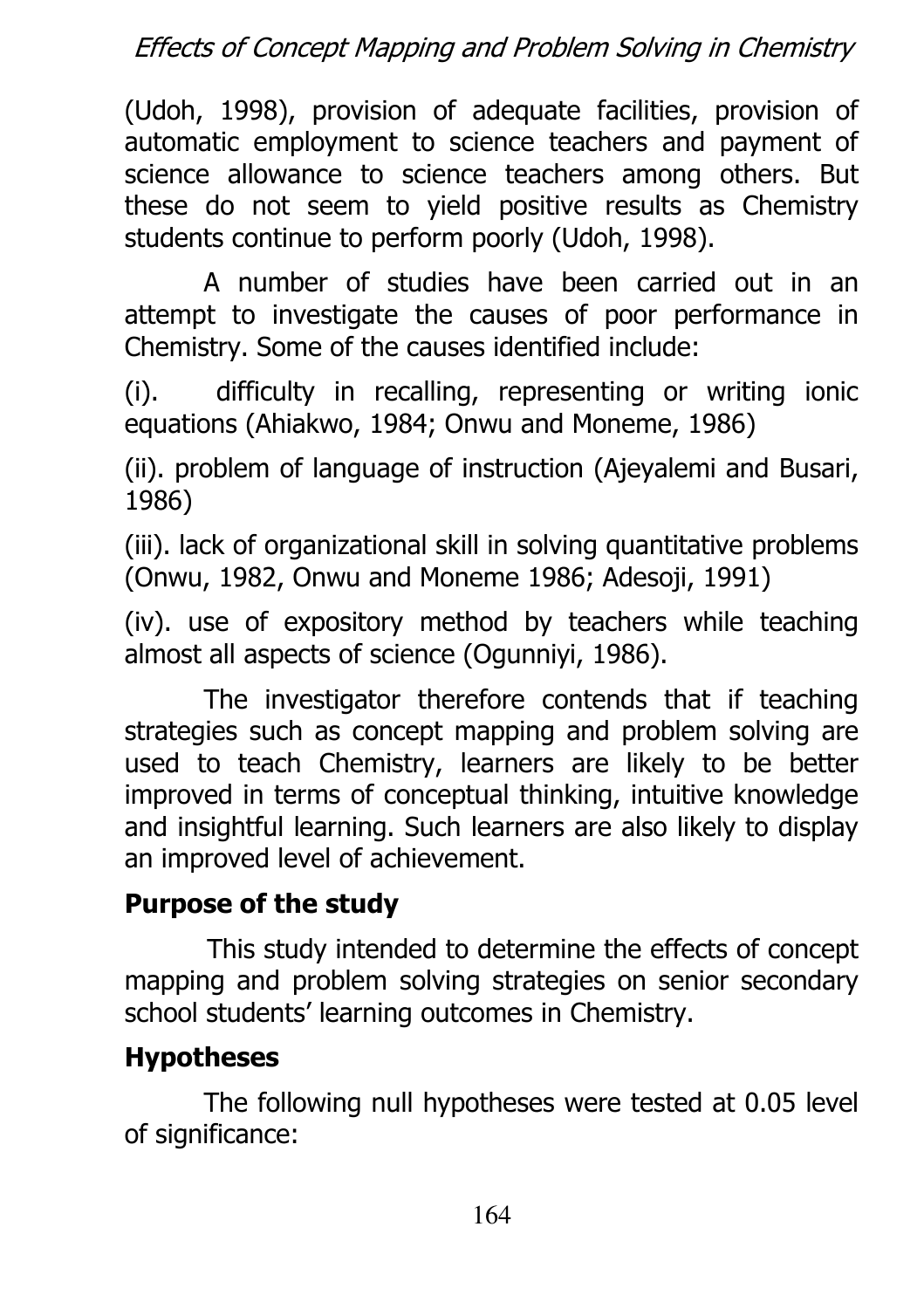$H<sub>0</sub>1$ : There is no significant main effect of treatment on students' achievement in Chemistry

H<sub>0</sub>2: There is no significant main effect of treatment on students' attitude towards Chemistry

### Definition of Terms

Concept mapping: It is an instructional strategy that involves graphical or diagrammatical representation of concepts achieved by selecting and arranging concepts from lessons into meaningful hierarchy, showing relationship between levels and among concepts.

**Problem Solving:** This is a cognitive learning strategy which has to do with bridging the gap between the problem state and the solution state.

Learning Outcomes: These are the scores derived from achievement test and attitude questionnaire.

Attitude: This refers to the students' disposition or feeling towards a concept.

### Research Methodology

# Research Design

 This study employed pre-test, post-test, control group quasi-experimental design, using a  $3 \times 2 \times 2$  factorial matrix. The design has treatment at three levels crossed with cognitive style at two levels and gender at two levels.

# Sample and Sampling Technique

 The study population was all the Senior Secondary two Chemistry students in Ibadan North Local Government Area of Oyo State, Nigeria. Purposive sampling was used to select six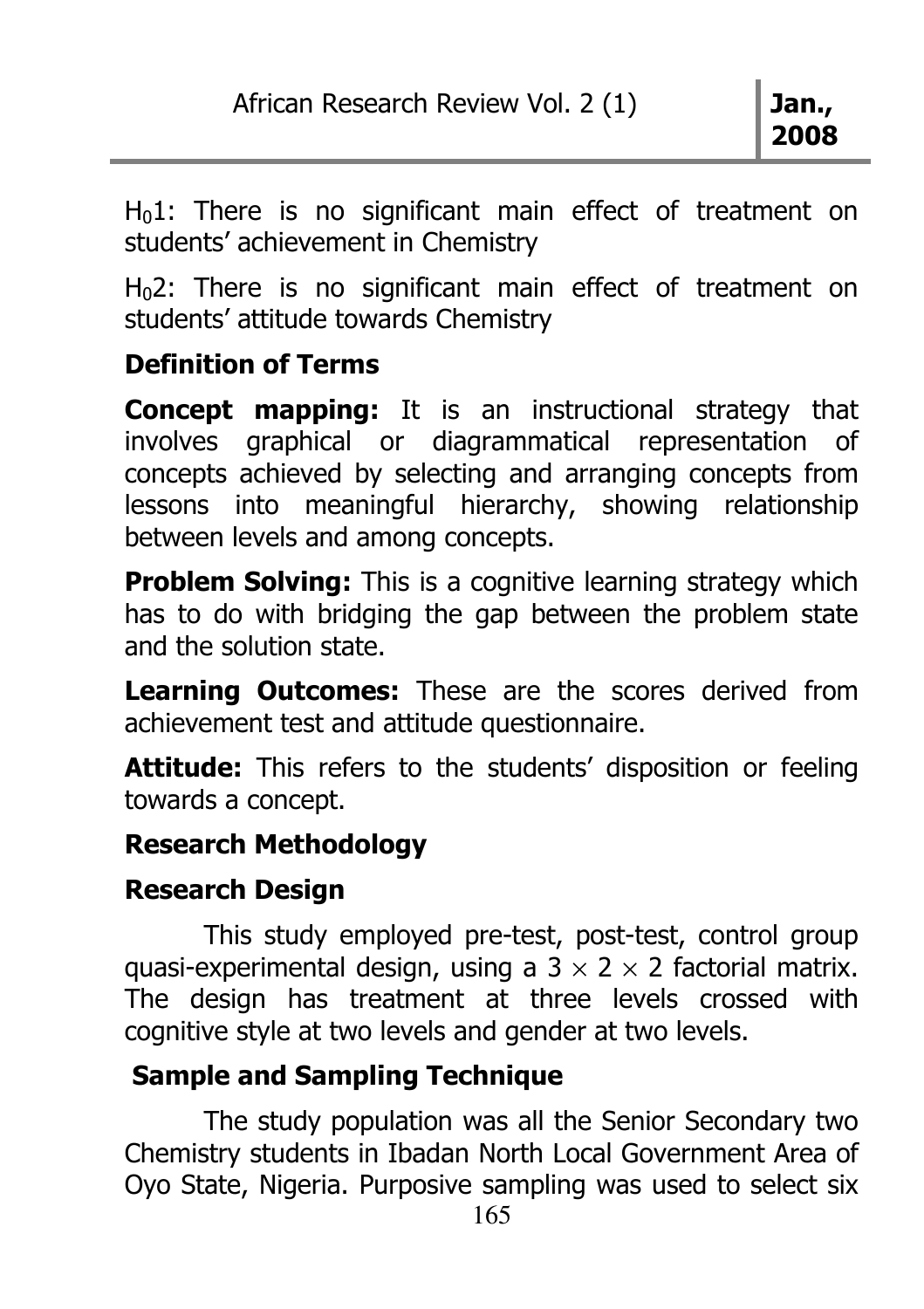schools. These schools were randomly assigned to the two experimental and control groups. From the selected schools, two intact Senior Secondary Two (SS II) Chemistry students' classes who were categorized either as analytical or nonanalytical were randomly selected to form the subjects for the study. The subjects comprised 250 Chemistry students made up of 148 males and 102 females.

 SS II students were considered appropriate because these students were yet to treat the topics.

### Research Instruments

 The following instruments were used to collect data for the study:

Chemistry Achievement Test (CAT)

Chemistry Attitude Questionnaire (CAQ)

# Validity and Reliability of CAT

 Chemistry Achievement Test was given to four experienced Chemistry teachers for face and content validity.

A pilot study was carried out by giving the instrument to SS II Chemistry students in a representative school not meant for the research; Mufu Lanihun Comprehensive High School, Ibadan in Ibadan North East Local Government Area, Oyo State, Nigeria. This was done to enable the researcher remove the most simple and most difficult items. Thereafter, their responses were collated.

 The same group of students was retested after two weeks. Kuder Richardson estimation of internal consistency of the items was found to be 0.756 while the test, retest reliability yielded a coefficient of stability of 0.7764 after correlating the scores on two administrations with a two weeks interval between tests.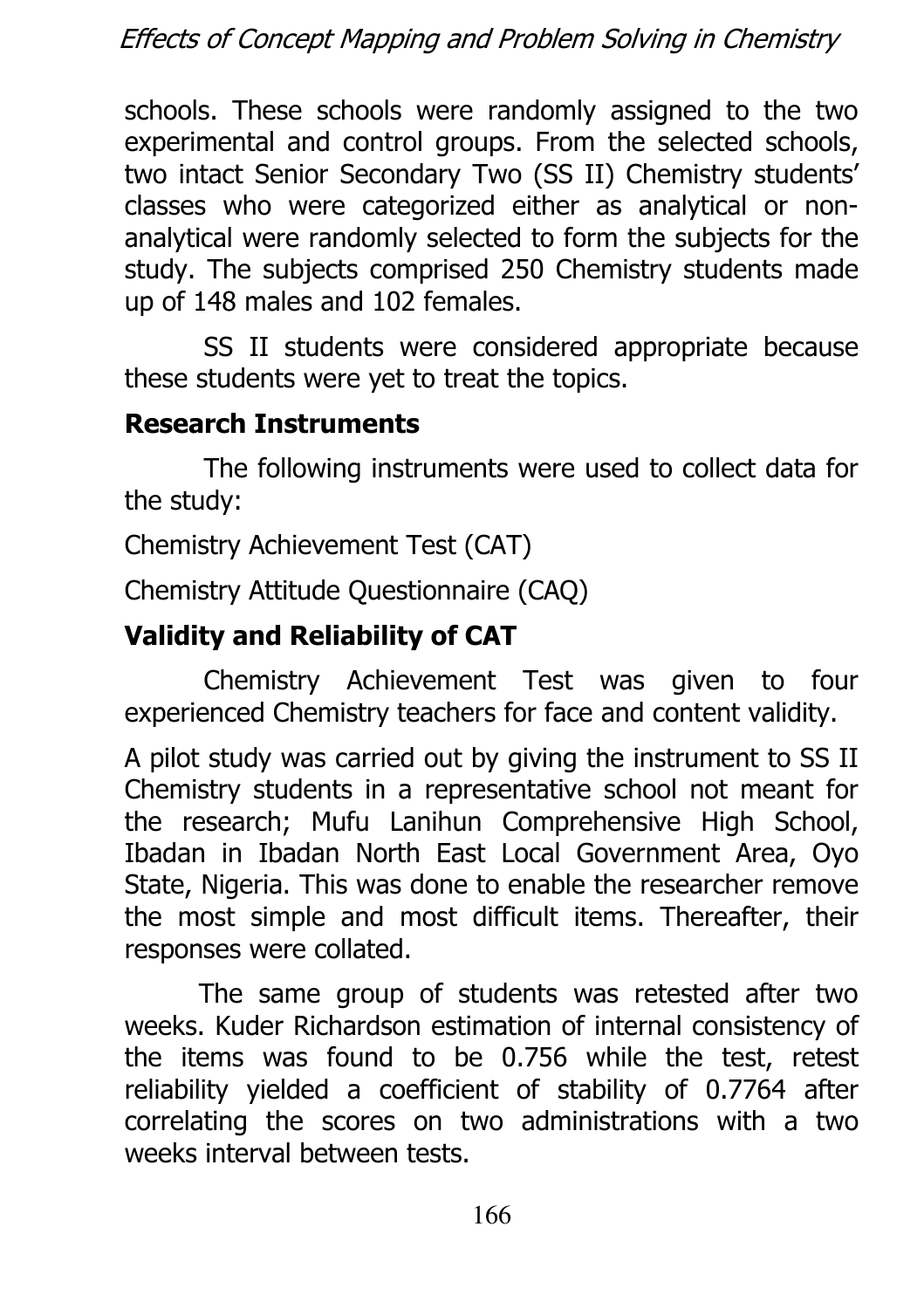2008

### Validity and Reliability of CAQ

 The instrument was given to four experienced Chemistry teachers to obtain their views in respect of the language level, the appropriateness and overall face validity of the instrument. The instrument was administered to SS II Chemistry students of Mufu Lanihun Comprehensive High School in Ibadan North East Local Government Area, Oyo State, Nigeria who were not part of the main study. Alpha Cronbach coefficient of 0.7561 was obtained from the validation carried out on the instrument.

### Data Analysis

 The data collected were analysed using the inferential statistics of Analysis of Covariance (ANCOVA), which was expected to correct for any initial differences in the dependent variables and other extraneous factors that could interfere with the treatment effects.

 Multiple Classification Analysis (MCA) was used to show the magnitude and direction of the difference in performance of students in the various groups while Scheffe Post Hoc test was used to trace the source of significant main effects where they were detected.

### Results and Discussion

 Analysis of data and results were presented as they relate to the hypotheses.

### Hypothesis 1: There is no significant main effect of treatment on students' achievement in Chemistry

 In order to test this hypothesis, the data collected were analysed using Analysis of Covariance (ANCOVA) and Multiple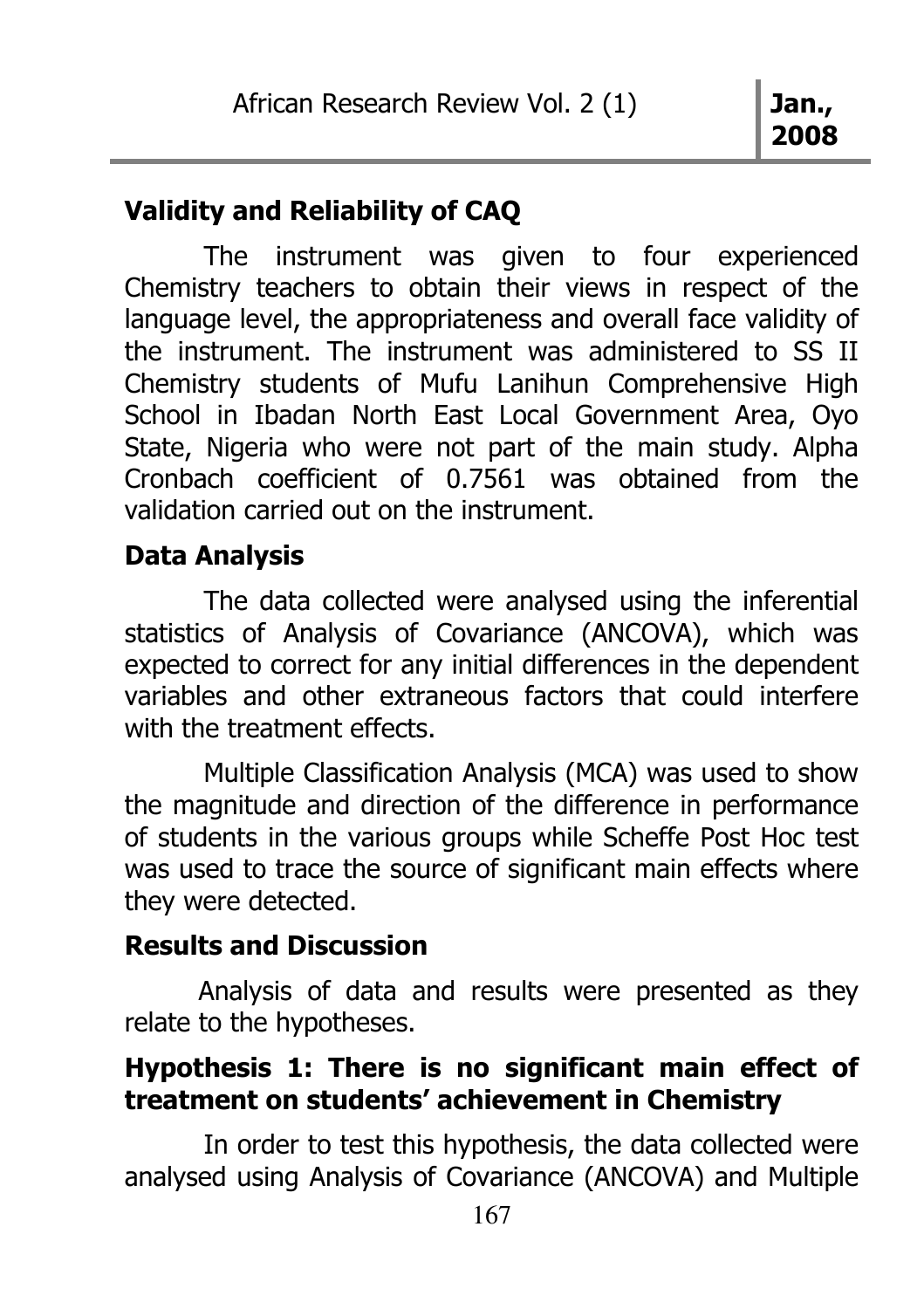Classification Analysis (MCA). The summary of the findings are presented below.

#### Table 1: Summary of  $3 \times 2 \times 2$  ANCOVA of the Post-Test Achievement scores of subjects According to Treatment, Cognitive Style and Gender in Chemistry Achievement

| <b>Sources of Variance</b>                                                                           | Sum of<br>Square | DF             | Mean<br>Square | E       | Sign<br>of F |
|------------------------------------------------------------------------------------------------------|------------------|----------------|----------------|---------|--------------|
| Covariates (Pre-Test)                                                                                | 505.144          | 1              | 505.144        | 228.714 | .000         |
| Main Effects                                                                                         | 1090.921         | 4              | 272.730        | 123.484 | $.000*$      |
| Treatment                                                                                            | 531.716          | $\overline{2}$ | 265.858        | 120.372 |              |
| Cognitive Style                                                                                      | 390.244          | 1              | 390.244        | 176.690 | $.000*$      |
| Gender                                                                                               | 49.687           | 1              | 49.687         | 22.497  | $.000*$      |
| <b>2-Way Interactions</b>                                                                            | 94.569           | 5              | 18.914         | 8.564   | $.000*$      |
| Treatment $\times$ Cognitive Style                                                                   | 28.931           | $\overline{2}$ | 14.465         | 6.550   | $.002*$      |
| Treatment $\times$ Gender                                                                            | 51.640           | $\overline{2}$ | 25,820         | 11.690  | $.000*$      |
| Cognitive Style $\times$ Gender                                                                      | 21.105           | 1              | 21.105         | 9.556   | $.002*$      |
| <b>3-Way Interactions</b><br><b>Treatment <math>\times</math> Cognitive</b><br>Style $\times$ Gender | 8.821            | $\mathcal{P}$  | 4.410          | 1.997   | .138         |
| Explained                                                                                            | 1699.454         | 12             | 141.621        | 64.122  | .000         |
| Residual                                                                                             | 526.446          | 237            | 2.209          |         |              |
| <b>TOTAL</b>                                                                                         | 2222.90          | 249            | 8.927          |         |              |

\*Significant at P<0.05

The summary of ANCOVA as contained in the Table 1 shows that there was a significant main effect of treatment on students' Chemistry achievement  $[F(1,237) = 120.372; P <$ 0.05]. This means that there is a significant difference in the post-test scores of subjects exposed to the concept mapping, problem solving and conventional method of instruction.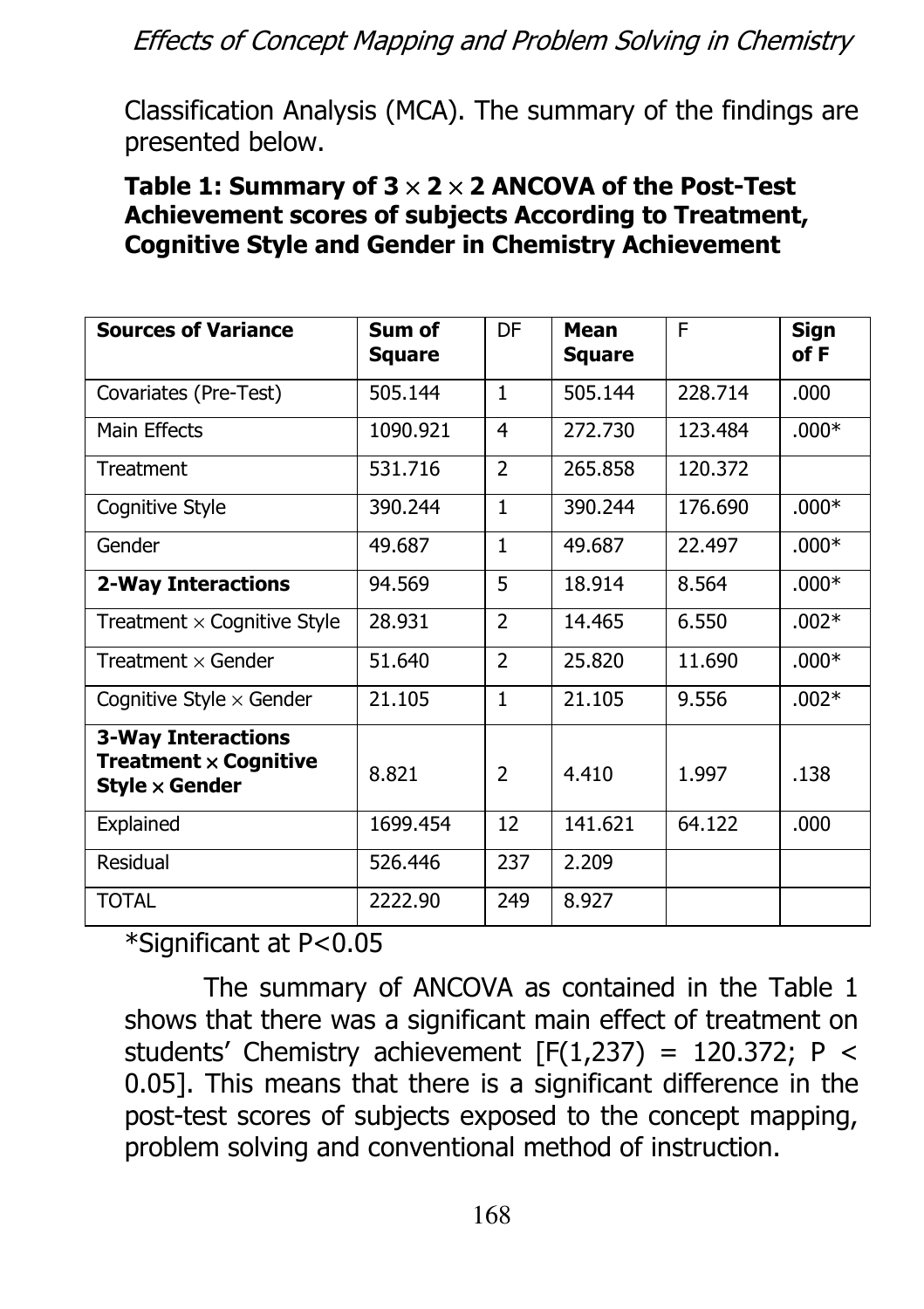In order to determine how each of the groups performed, a Multiple Classification Analysis (MCA) of the ANCOVA for Chemistry Achievement scores was carried out and the summary is presented in Table 2.

## Table 2 : Multiple Classification Analysis (MCA) of the Post-Test Achievement Scores of Subjects According to Treatment, Cognitive Style and Gender

Grand Mean  $= 10.180$ 

| Variable + Category | 'N' | Unadjusted           |            | <b>Adjusted for</b><br>independents' +<br><b>Covariates</b> |             |  |
|---------------------|-----|----------------------|------------|-------------------------------------------------------------|-------------|--|
|                     |     | <b>Deviatio</b><br>n | <b>ETA</b> | <b>Deviation</b>                                            | <b>BETA</b> |  |
| Treatment           |     |                      |            |                                                             |             |  |
| Concept Mapping     | 90  | .51                  |            | .73                                                         |             |  |
| Problem Solving     | 90  | 1.74                 |            | 1.12                                                        |             |  |
| Conventional        | 70  | $-2.89$              | .63        | $-2.39$                                                     | .50         |  |
| Cognitive Style     |     |                      |            |                                                             |             |  |
| Analytical          | 155 | 1.46                 |            | 1.07                                                        |             |  |
| Non-analytical      | 95  | $-2.38$              | .62        | $-1.75$                                                     | .46         |  |
| Gender              |     |                      |            |                                                             |             |  |
| Male                | 148 | $-.25$               |            | $-0.37$                                                     |             |  |
| Female              | 102 | .36                  | .10        | .54                                                         | .15         |  |
| Multiple R Squared  |     |                      |            |                                                             | .718        |  |
| Multiple R          |     |                      |            |                                                             | .847        |  |

Note: Adjusted Post-Test Mean Score = Grand Mean + Adjusted Independent + Covariates for each category.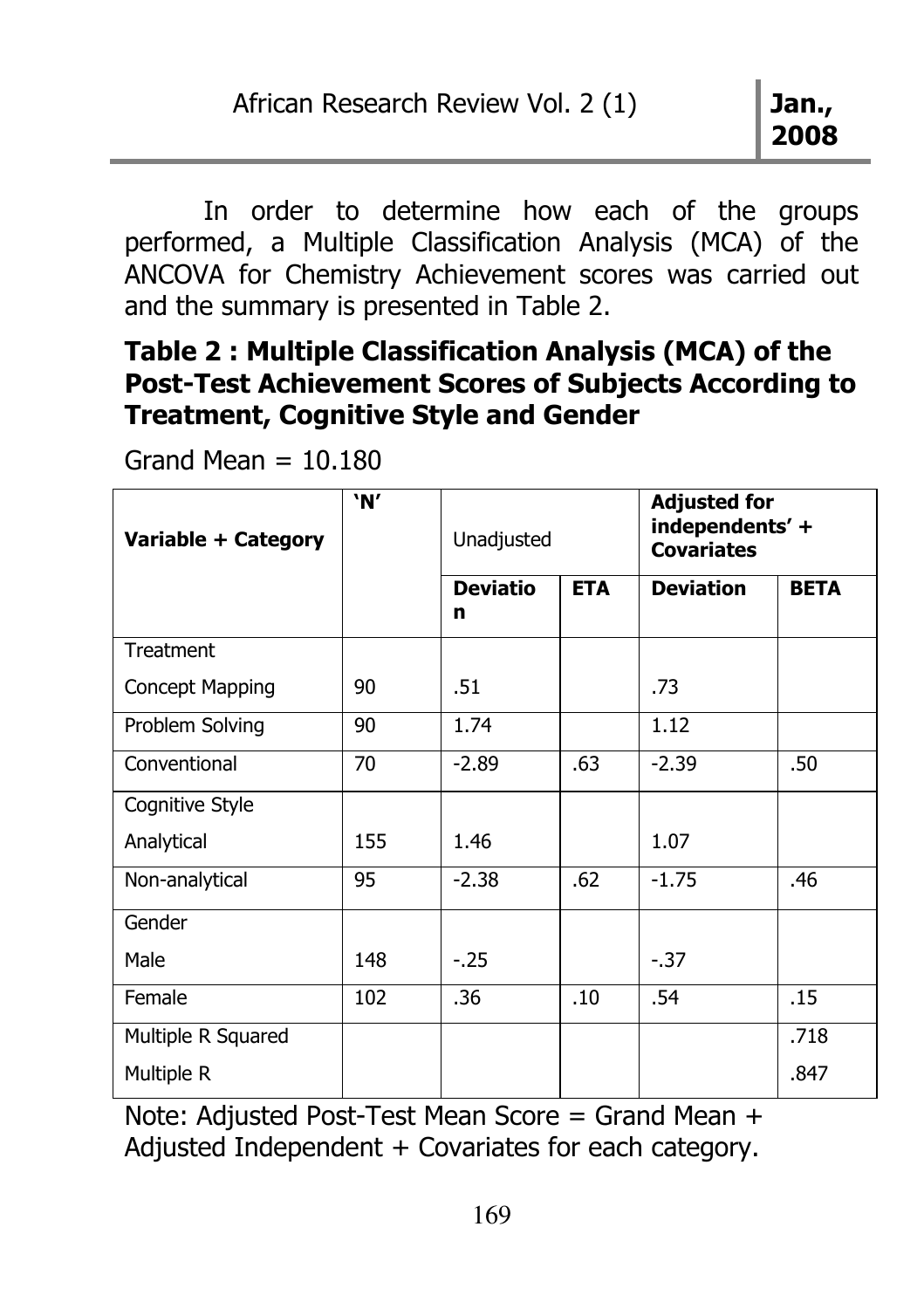The Multiple Classification Analysis table reveals that subjects in the Problem Solving Treatment Group had the highest Adjusted Post-Test Mean Score in Chemistry Achievement Test, 11.920. Subjects exposed to the Concept Mapping Treatment came second with an adjusted Post-test mean score of 10.690 while the control or conventional group obtained the least adjusted post-test mean score of 7.290. These adjusted post-test mean scores were obtained by adding the Grand Mean (10.180) with the respective adjusted deviations.

In order to determine the actual source of the significant main effect of the treatment as indicated in Table 2, Scheffe Multiple Range Test was employed as a post-hoc measure. The result of this test is shown below in Table 3.

Table 3: Summary of Scheffe Post-Hoc Analysis of Post-Test Mean Achievement of Subject According to Treatment Groups

| Treatment          | <b>Mean Score</b> | <b>Treatment Group</b> |  |        |
|--------------------|-------------------|------------------------|--|--------|
|                    |                   |                        |  |        |
| Concept Mapping    | 10.690            |                        |  | $\ast$ |
| 2. Problem Solving | 11.920            | $\ast$                 |  | $\ast$ |
| 3. Control         | 7.290             |                        |  |        |

Note: \* Denotes pairs of groups significantly different at the 0.05 level.

 Table 3 shows that the Chemistry achievement scores of problem solving treatment group differs significantly from achievement scores in control group (conventional method).

Also concept mapping treatment group differs significantly from achievement scores in the control group. This implies that the significant effect of treatment obtained in Table 1 is as a result of the significant difference between the pairs of groups 1 and 3 as well as groups 2 and 3.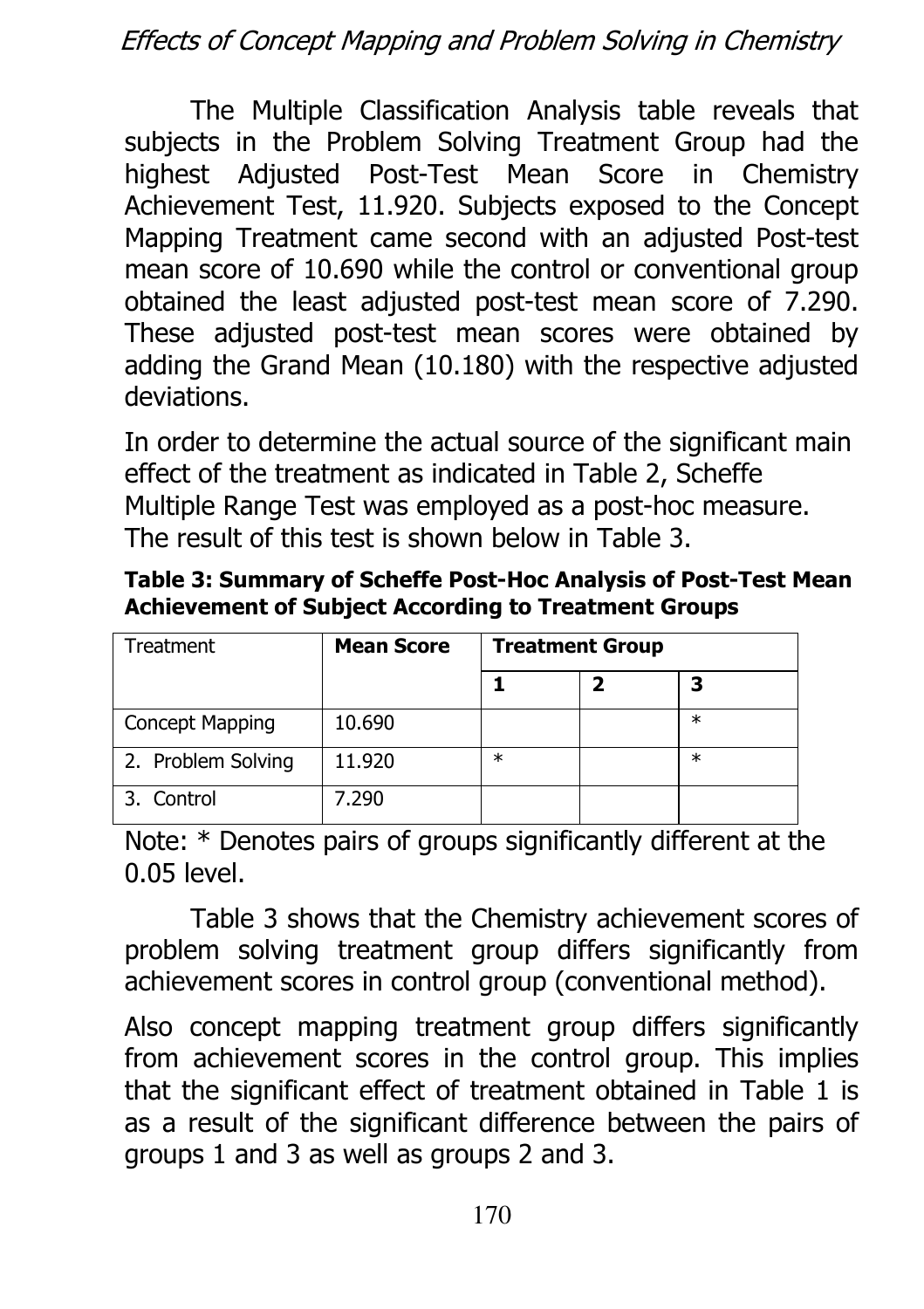On the basis of these findings hypothesis 1, which states that there is no significant main effect of treatment on students' Chemistry achievement is rejected.

### Hypothesis 2: There is no significant main effect of treatment on students' attitude towards Chemistry

 In order to test this hypothesis, the data collected were analysed using Analysis of Covariance (ANCOVA), Multiple Classification Analysis (MCA) and Scheffe Multiple range test to determine the source of significant difference if any. The summary of results is presented in Table 4.

| Sources of Variance                                                         | Sum of<br><b>Square</b> | DF             | Mean<br><b>Square</b> | F      | Sign of<br>F |
|-----------------------------------------------------------------------------|-------------------------|----------------|-----------------------|--------|--------------|
| Covariates (Pre-Test)                                                       | 1816.700                | 1              | 1816.700              | 46.898 | .000         |
| Main Effects                                                                | 1502.581                | 4              | 375.645               | 9.697  | $.000*$      |
| Treatment                                                                   | 1269.603                | $\overline{2}$ | 634.801               | 16.387 | $.000*$      |
| Cognitive Style                                                             | 60.681                  | $\mathbf{1}$   | 60.681                | 1.566  | .212         |
| Gender                                                                      | 53.002                  | $\mathbf{1}$   | 53.002                | 1.368  | .243         |
| <b>2-Way Interactions</b>                                                   | 258.640                 | 5              | 51,728                | 1.335  | .250         |
| Treatment $\times$ Cognitive<br>Style                                       | 26.839                  | $\mathcal{P}$  | 13.419                | .346   | .708         |
| Treatment $\times$ Gender                                                   | 165.874                 | $\overline{2}$ | 82,937                | 2.141  | .120         |
| Cognitive Style $\times$ Gender                                             | 59.165                  | $\mathbf{1}$   | 59.165                | 1.527  | .218         |
| <b>3-Way Interactions</b><br><b>Treatment <math>\times</math> Cognitive</b> | 12.403                  | $\overline{2}$ | 6.201                 | .160   | .852         |

Table 4: Summary of  $3 \times 2 \times 2$  ANCOVA of the Post-Test Attitude Scores of Subjects According to Treatment, Cognitive Style and Gender on Attitude towards Chemistry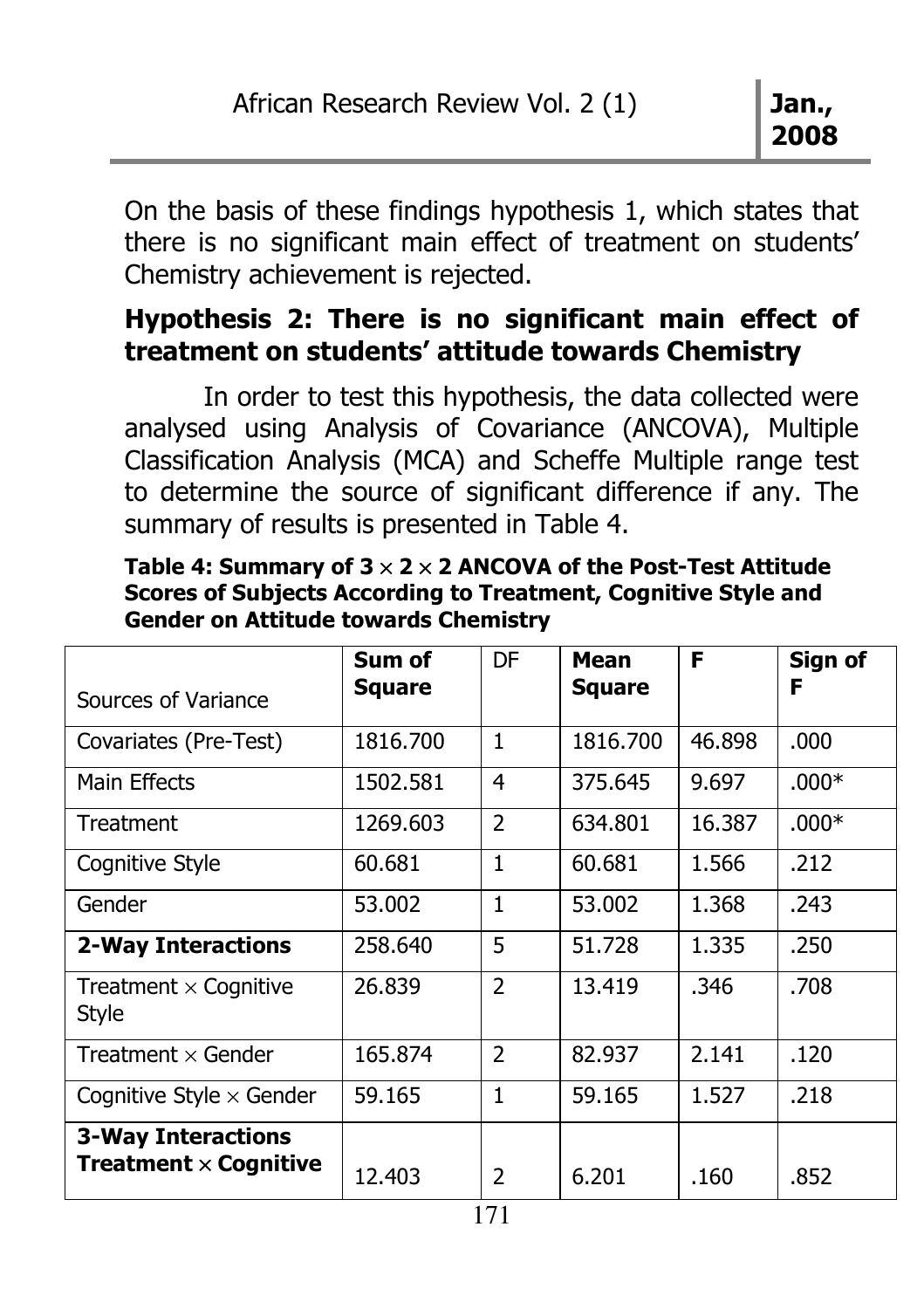| Style $\times$ Gender |           |         |       |         |
|-----------------------|-----------|---------|-------|---------|
| Explained             | 3590.323  | 299.194 | 7.724 | $.000*$ |
| Residual              | 9180.733  | 38.737  |       |         |
| <b>TOTAL</b>          | 12771.056 | 51.289  |       |         |

\*Significant at P<0.05

The summary of ANCOVA as contained in the Table shows that there was a significant main effect of treatment on students' attitude towards Chemistry  $[F(1,237) = 16.387; P <$ 0.05]. This means that there is a significant difference in the post-test scores of subjects exposed to the concept mapping, problem solving and conventional strategies.

 In order to determine how each of the groups performed, a Multiple Classification Analysis (MCA) of the ANCOVA for attitude scores was calculated and the summary is presented in Table 5.

#### Table 5: Multiple Classification Analysis (MCA) of the Post-Test Attitude Scores of Subjects According to Treatment, Cognitive Style and Gender

| Variable + Category | 'N' | Unadjusted       |            | <b>Adjusted for</b><br>independents' +<br><b>Covariates</b> |             |
|---------------------|-----|------------------|------------|-------------------------------------------------------------|-------------|
|                     |     | <b>Deviation</b> | <b>ETA</b> | <b>Deviation</b>                                            | <b>BETA</b> |
| <b>Treatment</b>    |     |                  |            |                                                             |             |
| (1) Concept Mapping | 90  | 1.82             |            | 1.39                                                        |             |
| (2) Problem Solving | 90  | 1.57             |            | 1.50                                                        |             |
| (3) Conventional    | 70  | $-4.36$          | .38        | $-3.72$                                                     | .33         |
| Cognitive Style     |     |                  |            |                                                             |             |
| (1) Analytical      | 155 | .75              |            | .39                                                         |             |
| (2) Non-analytical  | 95  | $-1.22$          | .13        | $-.64$                                                      | .07         |
| Gender (1) Male     | 148 | $-.40$           |            | $-3.9$                                                      |             |

Grand Mean  $= 62.576$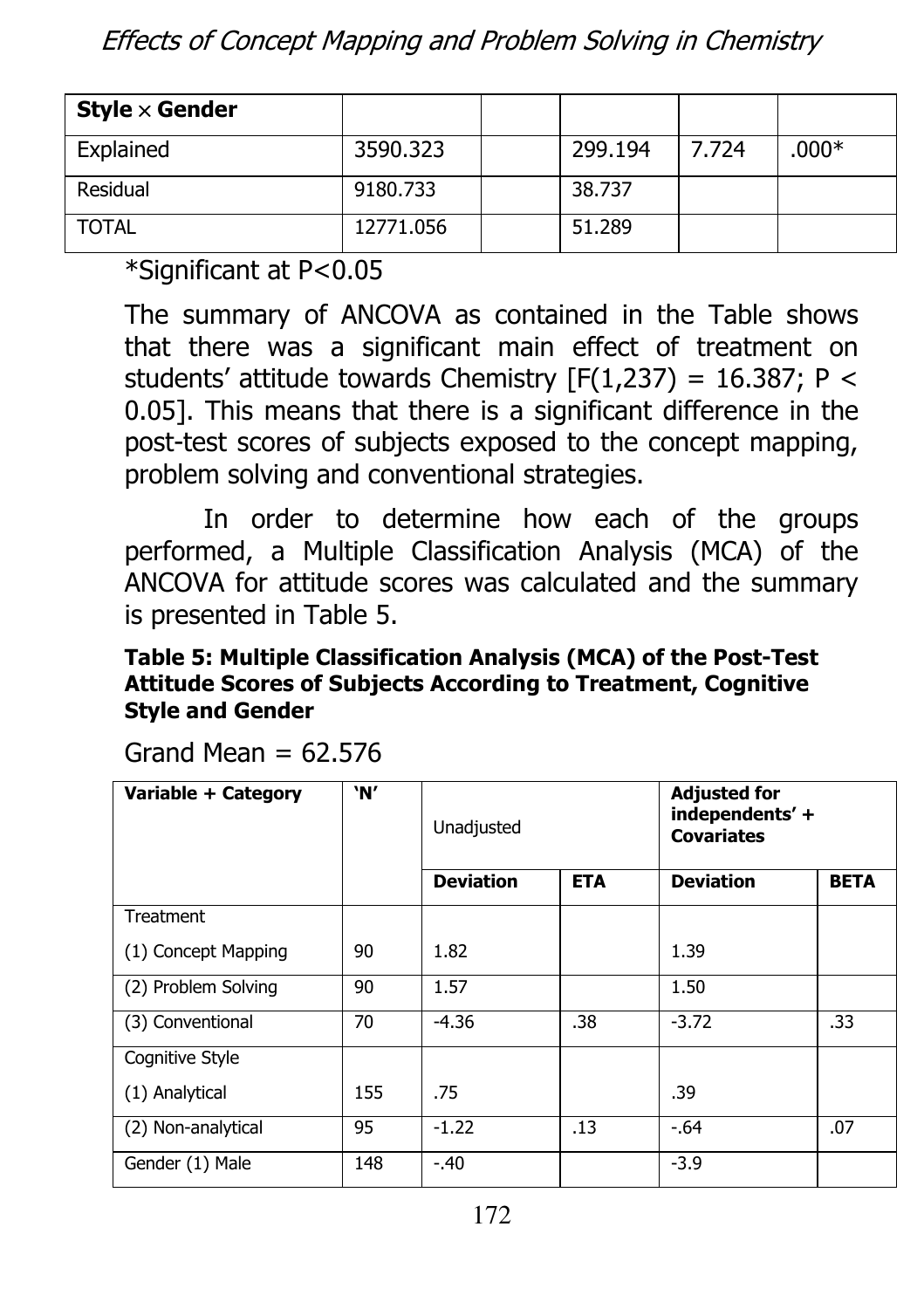| (2) Female         | 102 | .58 | .07 | .56 | .07  |
|--------------------|-----|-----|-----|-----|------|
| Multiple R Squared |     |     |     |     | .260 |
| Multiple R         |     |     |     |     | .510 |

Note: Adjusted Post-Test Mean Score = Grand Mean + Adjusted Independent + Covariates for each category.

The Multiple Classification Analysis table reveals that subjects in the Concept Mapping Treatment Group had the highest Adjusted Mean Attitude Score of 64.4000, followed by the subjects in the Problem Solving Treatment Group of 64.144 while the conventional (Control) Group obtained the lowest Post-Test Mean Score of 58.2143.

 To determine the actual source of the significant main effect of the treatment on students' attitude towards Chemistry as indicated in Table 5, Scheffe Multiple Range Test was employed as a post-hoc measure. The result is shown in Table 6.

| Table 6: Summary of Scheffe Post-Hoc Analysis of Post-Test      |
|-----------------------------------------------------------------|
| Attitude Mean Scores of Students towards Chemistry According to |
| <b>Treatment Groups</b>                                         |

| <b>Treatment</b>   | Mean<br><b>Score</b> | <b>Treatment Group</b> |  |        |
|--------------------|----------------------|------------------------|--|--------|
|                    |                      |                        |  | 3      |
| Concept Mapping    | 64,4000              |                        |  | $\ast$ |
| 2. Problem Solving | 64.1444              |                        |  | $\ast$ |
| 3. Control         | 58.2143              |                        |  |        |

Note: \*Denotes pairs of groups significantly different at the 0.05 level.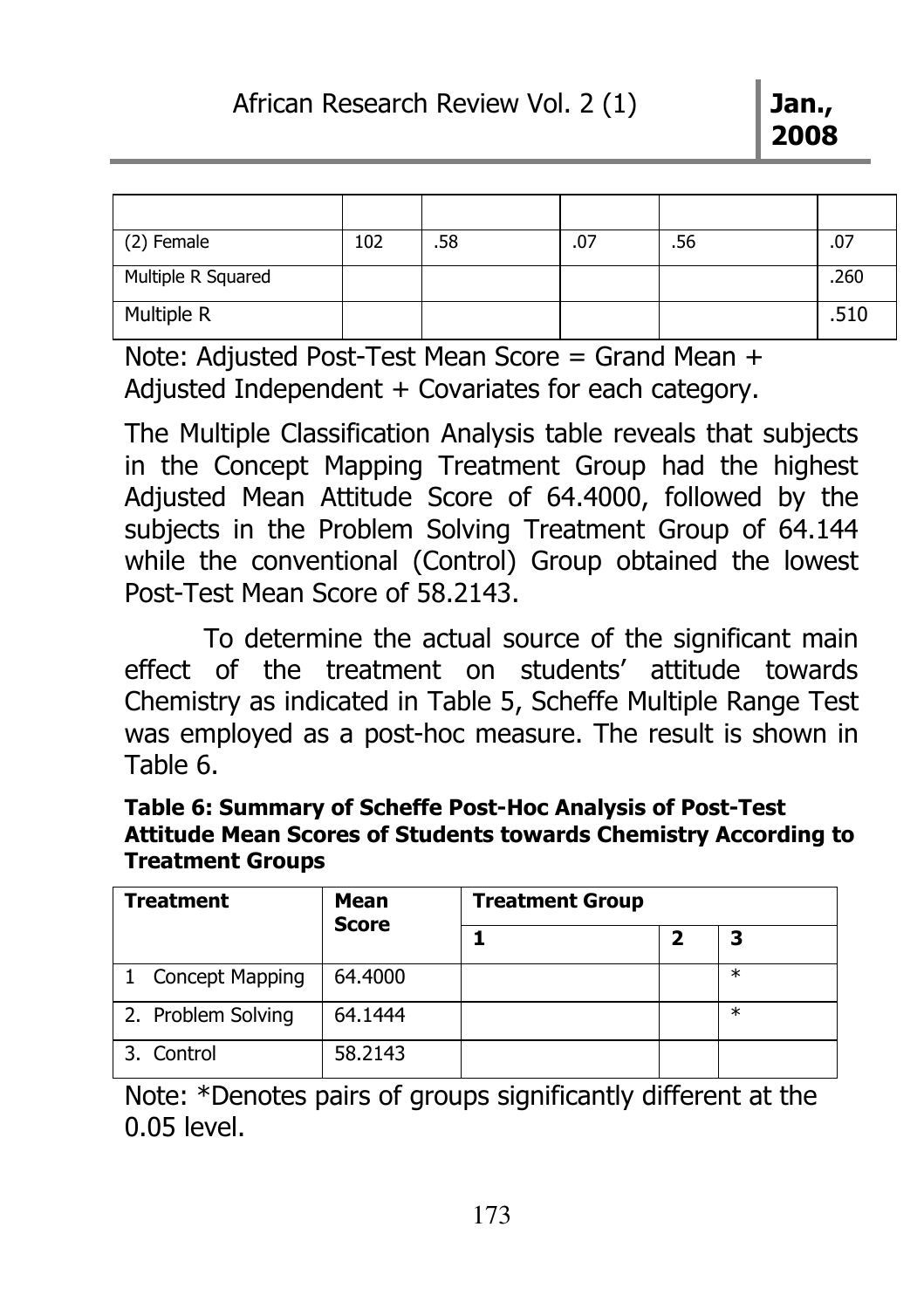Table 6 shows that Concept Mapping Treatment Group differs significantly from those of Problem Solving Treatment Group and the Control Group in their attitude means scores of 64.4000, 64.1444, and 58.2143 respectively.

Also Problem Solving Treatment Group differs significantly from Control Group. This implies that the significant effect of treatment obtained in Table 4 is as a result of the significant difference between the pairs of groups 1 and 3 as well as groups 2 and 3.

On the basis of these findings, hypothesis 2, which states that there is no significant main effect of treatment on students' attitude towards Chemistry, is hereby rejected.

# **Conclusion**

The results of the study implied that, the use of Problem Solving and Concept Mapping Instructional strategies in the teaching of Chemistry will help the students learn Chemistry more meaningfully than the use of conventional strategy. This is because the strategies are capable of making students more involved in their own learning, thereby improving their achievement and attitude towards Chemistry.

# Recommendations

It is hereby recommended that Problem Solving and Concept Mapping Instructional strategies should be adopted by teachers of Chemistry in teaching the subject. In the use of these strategies, teachers should play the role of facilitators since problem solving and concept mapping instructional strategies are student-centred. Curriculum developers should organize forum for workshops on problem solving and concept mapping strategies particularly in Chemistry education so that the strategies can be adequately adopted by the teachers. The teachers should also be encouraged by paying their salaries and entitlements promptly.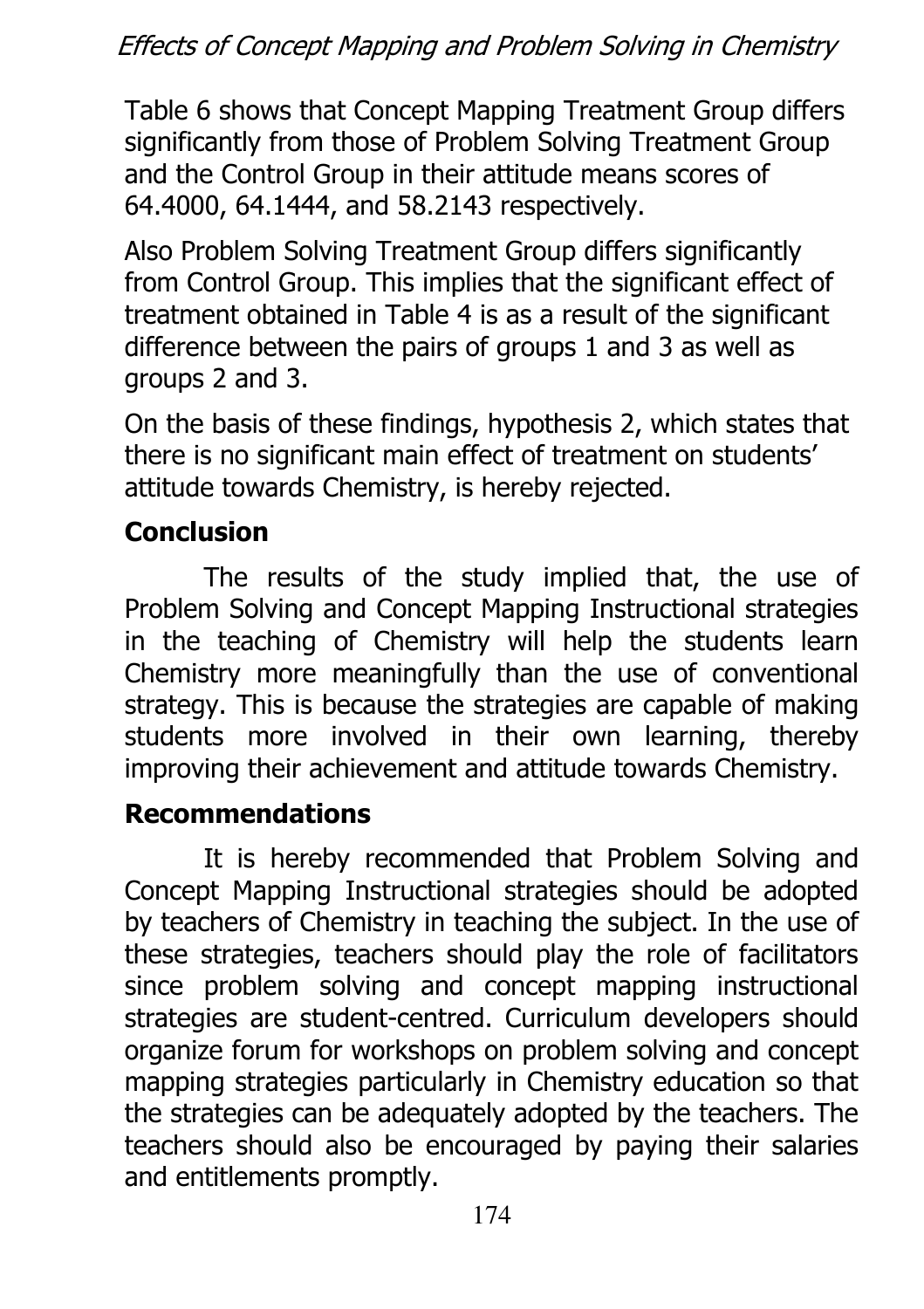#### **References**

- Abdullahi, A. (1982). Science Teaching in Nigeria. Ilorin: Atoto Press Limited.
- Adesoji, F. A. (1997). Average Students and Effectiveness of Problem-Solving Instructional Strategies. Ife Journal of Educational Studies 4(1), 16-19.
- Ahiakwo, M. J. (1982). Topic difficulties in Chemistry. Unpublished M.Ed Dissertation, University of Ibadan, Ibadan.
- Ahiakwo, M. J. (1988). Cognitive Style and Students' Problem Solving Behaviour in Chemistry. Unpublished Ph.D, Thesis University of Ibadan, Ibadan.
- Ajeyalemi, D. (1983). The Teaching of Chemistry, An Experience in Nigeria Secondary Schools, Problem and Prospects. Journal of the Science Teacher Association of Nigeria, 78, 72-85.
- Odunsi, T. D. (1984). A Study of the Attitude of Some Nigerian Students towards Science Journal of Research in Curriculum 3(1) 3-17.
- Ojo, M. O (1990). The differential effectiveness of cooperative, competitive and individualistic goal structures on students' performance in Nigeria. Unpublished Ph.D